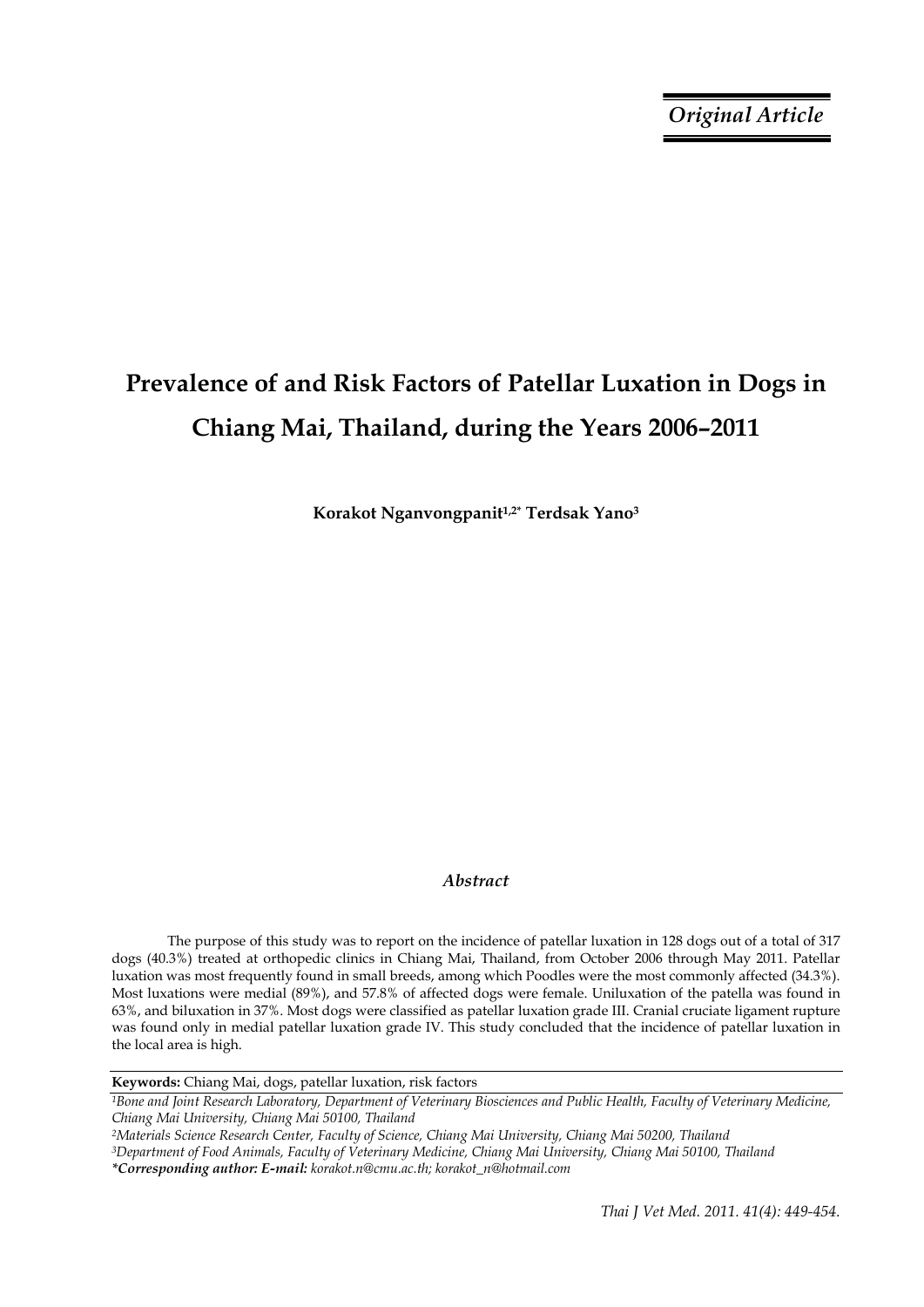**บทคัดย่อ**

# **การศึกษาความชุกและปัจจัยการเกิดโรคสะบ้าเคลื่อนในสุนขเขตจ ั ังหวัดเชียงใหม่ ระหว่างปี 2006-2011**

*กรกฎ งานวงศ์พาณิชย์ 1,2\* เทิดศักดิ์ยาโน <sup>3</sup>* 

การศึกษาครั้งนี้รายงานอุบัติการณ์การเกิดโรคสะบ้าเคลื่อนของสุนัขจํานวน 128 ตัว (ร้อยละ 40.3) จากสุนัขทั้งสิ้น 317 ตัว ที่เข้า รับการตรวจในคลินิกออร์โธปิดิกส์ในจังหวัดเชียงใหม่ตั้งแต่เดือนตุลาคม ค.ศ. 2006 ถึงเดือน พฤษภาคม ค.ศ. 2011 ในการศึกษานี้พบส่วน ใหญ่เกิดสะบ้าเคลื่อนในสุนัขพันธุ์เล็กโดยเฉพาะสุนัขพันธุ์พูเดิ้ล (ร้อยละ 34.3) พบว่าการการเคลื่อนของสะบ้าส่วนใหญ่จะเป็นการเคลื่อนเข้า ด้านใน (ร้อยละ 89) และพบว่าสุนัขที่เกิดส่วนใหญ่จะเป็นเพศเมียถึงร้อยละ 57.8 พบการเคลื่อนของสะบ้าเพียงข้างเดียวร้อยละ 63 และการ เคลื่อนของสะบ้าทั้ง 2 ข้าง ร้อยละ 37 สุนัขส่วนใหญ่จัดเป็นเกรด 3 และพบการขาดของเอ็นไขว้หน้าเฉพาะในสุนัขที่เป็นสะบ้าเคลื่อนเกรด ึการศึกษาครั้งนี้แสดงให้เห็นอุบัติการณ์ของการเกิดสะบ้าเคลื่อนในสุนัขพื้นที่จังหวัดเชียงใหม่สูง

**คําสําคัญ:** ปัจจัยเสี่ยง สะบาเคล ้ ื่อน สุนัข เชียงใหม่

*1 ห้องปฏิบัติการวิจัยโรคกระดูกและข้อในสัตว์ภาควิชาชีวศาสตร์ทางสัตวแพทย์และสัตวแพทย์สาธารณสุข คณะสัตวแพทยศาสตร์มหาวิทยาลัยเชียงใหม่ อ. เมือง จ. เชียงใหม่ 50100 ประเทศไทย*

*2 ศูนย์วิจัยวัสดุศาสตร์คณะวิทยาศาสตร์มหาวิทยาลัยเชียงใหม่อ. เมือง <sup>จ</sup>. เชียงใหม่ 50200 ประเทศไทย 3*

*ภาควิชาสัตว์บริโภค คณะสัตวแพทยศาสตร์มหาวิทยาลัยเชียงใหม่อ. เมือง จ. เชียงใหม่ 50100 ประเทศไทย* 

*\*ผู้รับผดชอบบทความ ิ E-mail: korakot.n@cmu.ac.th; korakot\_n@hotmail.com* 

# *Introduction*

The patella is an important structure that enhances the mechanical efficiency of the quadriceps muscle and helps maintain stifle stability (Payne and Constantinescu, 1993). Stifle stability is compromised when the patella slips out of its normal position. This may predispose an animal to ligament injury, in particular the cranial cruciate ligament (CCL), which can lead to the progression of arthritis. While patellar luxation is acknowledged to be a developmental disease, there is no consensus on the exact course of events in its pathogenesis. Patellar luxation is an intermittent or permanent fixing of the patella by changing its position toward the lateral or medial side of the femoral trochlea (Bobins, 1990; Payne and Constantinescu, 1993).

 Patellar luxation may be either congenital or traumatic (acquired) (Vidoni et al., 2005). Congenital patellar luxation may occur due to: various congenital malformations of the coxa vara, coxa valga or genu vara; bending of the distal part of the femur; medial dislocation of the quadriceps muscle group; dysplasia of the femoral epiphysis; rotation of the stifle joint or tibia; and shallowness of the femoral trochlea. Traumatic patellar luxation is caused by a sudden inward rotation of the tibia while the stifle joint is extended-for example, when jumping or falling from a height.

 As patellar luxation represents a frequently diagnosed orthopedic disease in dogs, it was of common interest to carry out a cross-sectional study in order to assess the actual incidence of patellar luxation in dogs in the local area, Chiang Mai, Thailand. This study determined the prevalence of patellar luxation using various criteria for patellar luxation identification and diagnosis. The results from this study would be helpful in determining a breeding program that would reduce the incidence of patellar luxation in dogs, and also in the search for candidate genes which control patellar luxation.

# *Materials and Methods*

*Animals:* In this clinical study we investigated 128 dogs (54 males and 74 females) that had been treated at three different small animal hospitals in Chiang Mai (1 university animal hospitals and 2 private animal hospitals) from October 2006 to May 2011. Diagnostic procedures in patellar luxation patients included evaluation of the signalment, plus a clinical history and complete orthopedic examination including gait evaluation and palpation. The animal was excluded from this study if it had any previous orthopedic disorder, including bone fracture, hip dysplasia, hip luxation, and CCL rupture. The data were collected, including: breed, age, weight, sex, grade of disease, limb affected, lameness score, and incidence of CCL rupture.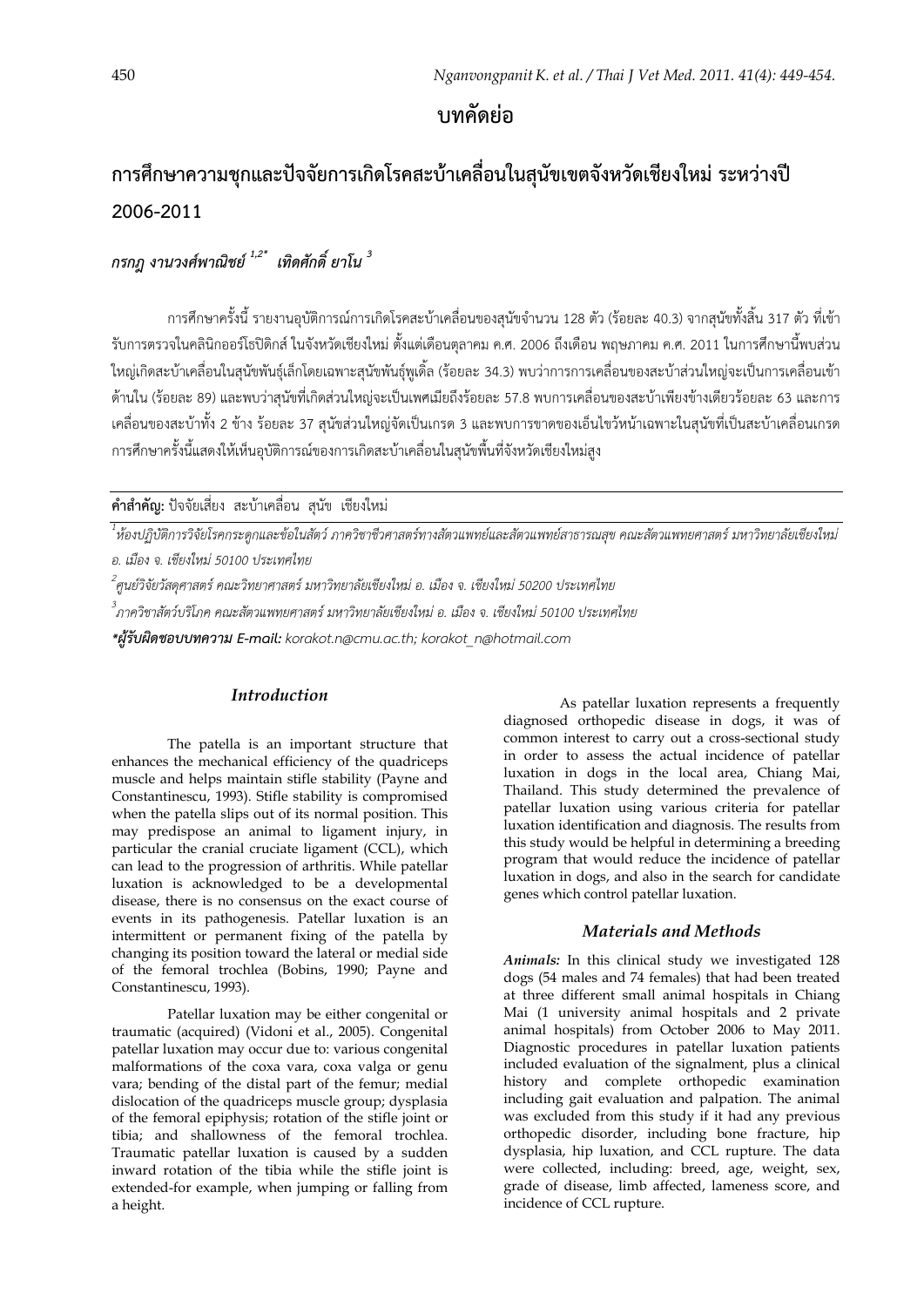*Classifying the degree of luxation*: The classification follows that of the Orthopedic Foundation for Animals and previous reports (Vidoni et al., 2009; Campbell et al., 2010), which categorizes the degree of patellar luxation into four grades. Briefly, in grade I: the patella easily luxates manually at full extension of the stifle joint, but returns to the trochlea when released; grade II: there is frequent patellar luxation, which in some cases becomes more or less permanent; grade III: the patella is permanently luxated, with torsion of the tibia and deviation of the tibial crest of between 30º and 50º from the cranial/caudal plane; and in grade IV: the tibia is medially twisted and the tibial crest may show further deviation medially, lying 50º to 90º from the cranial/caudal plane. Palpation of the stifle joint was performed on both standing animals and dogs in lateral recumbency.

*Lameness score:* The dogs were examined, both while standing and during movement, by two veterinarians who were blind to the grade of patellar luxation of the observed dogs. During movement, the dogs walked and trotted 6 m, three times, to evaluate lameness. The lameness score was adapted from Nganvongpanit et al. (2009) - grade I: dog can walk normally; grade II: slight lameness when walking; grade III: moderate lameness when walking; grade IV: severe lameness when walking; and grade V: reluctant to rise and will not walk more than five paces.

*Statistical analysis:* The data were recorded and manipulated with SPSS 17.0. Fisher's exact test was used to analyze the relationship between the pattern of patellar luxation and associated factors. A p-value of less than 0.05 was considered significant.

#### *Results*

 A total of 128 dogs showing symptoms of patellar luxation were diagnosed out of 317 dogs treated in local orthopedic clinics from October 2006 to May 2011. This number represents 40.3% of the total number of orthopedic patients. From their histories, 13 dogs (10%) were found to show acute clinical signs, such as lameness after falling from height; all were small-size breeds, and showed unimedial patellar luxation.

*Breed, sex and disease:* Table 1 and Figure 1 show the frequency of patellar luxation among individual dog breeds in our sample of patients. Of the 128 dogs in



**Figure 1** Distribution of patellar luxation by weight category for each breed. Siberian Husky and Native Thai are not shown because there was only one dog of each breed.

this study, the breeds affected by patellar luxation were: Poodle (34.37%), Pomeranian (28.91%), Chihuahua (12.50%), Yorkshire Terrier (10.94%), Shih Tzu (6.25%), Miniature Pinscher (5.47%), Siberian Husky (0.78%) and mixed breed (0.78%).

 The ratio of males to females in this study was 42.19% (54 males) to 57.81% (74 females). Breeds in which the number of affected females was higher than males included: Pomeranian (56.76%:43.24%), Poodle (61.36%:38.64%), Shih Tzu (75%:25%), Chihuahua (62.5%:37.5), Yorkshire Terrier (57.14%:42.86%) and Native Thai (100%:0%). There were only two breeds where the number of affected males was higher than females: Miniature Pinscher

**Table 1** Incidence of patellar luxation in individual breeds in the study group (n=128).

| <b>Breed</b>       | Male $(\%)$           | Female $(\%)$          | Total $(\%)$           | Weight (kg)     | Age (months)      |
|--------------------|-----------------------|------------------------|------------------------|-----------------|-------------------|
| Pomeranian         | 16(43.24)             | 21(56.761)             | 37 (28.92)             | $2.36 \pm 1.02$ | $27.19 \pm 20.05$ |
| Poodle             | 17(38.64)             | 27(61.36)              | 44 (34.32)             | $2.82 \pm 1.14$ | 23.14±18.08       |
| Shih Tzu           | 2(25 <sup>1</sup> )   | 6(751)                 | 8(6.22)                | $4.60 \pm 1.55$ | 30.38±19.24       |
| Chihuahua          | 6(37.5 <sup>1</sup> ) | 10(62.5 <sup>1</sup> ) | 16(12.5 <sup>2</sup> ) | $1.44\pm0.33$   | $28.31 \pm 21.50$ |
| Yorkshire Terrier  | 6(42.86)              | 8(57.14)               | 14 (10.92)             | $1.19 \pm 0.40$ | $26.21 \pm 18.73$ |
| Miniature Pinscher | 6(85.71)              | 1(14.291)              | 7(5.42)                | $3.29 \pm 0.89$ | 38.71±20.77       |
| Siberian Husky     | 1(100 <sup>1</sup> )  | 0(0 <sup>1</sup> )     | 1(0.72)                | 15.3            | 12                |
| Native Thai        | 0(0 <sup>1</sup> )    | 1(100 <sup>1</sup> )   | 1(0.72)                | 22              | 20                |
| Total              | 54 (42.21)            | 74 (57.81)             | 128                    | $2.72 \pm 2.42$ | 26.48±19.28       |

<sup>1</sup>Comparison between sexes in the same breed, <sup>2</sup>Comparison between breeds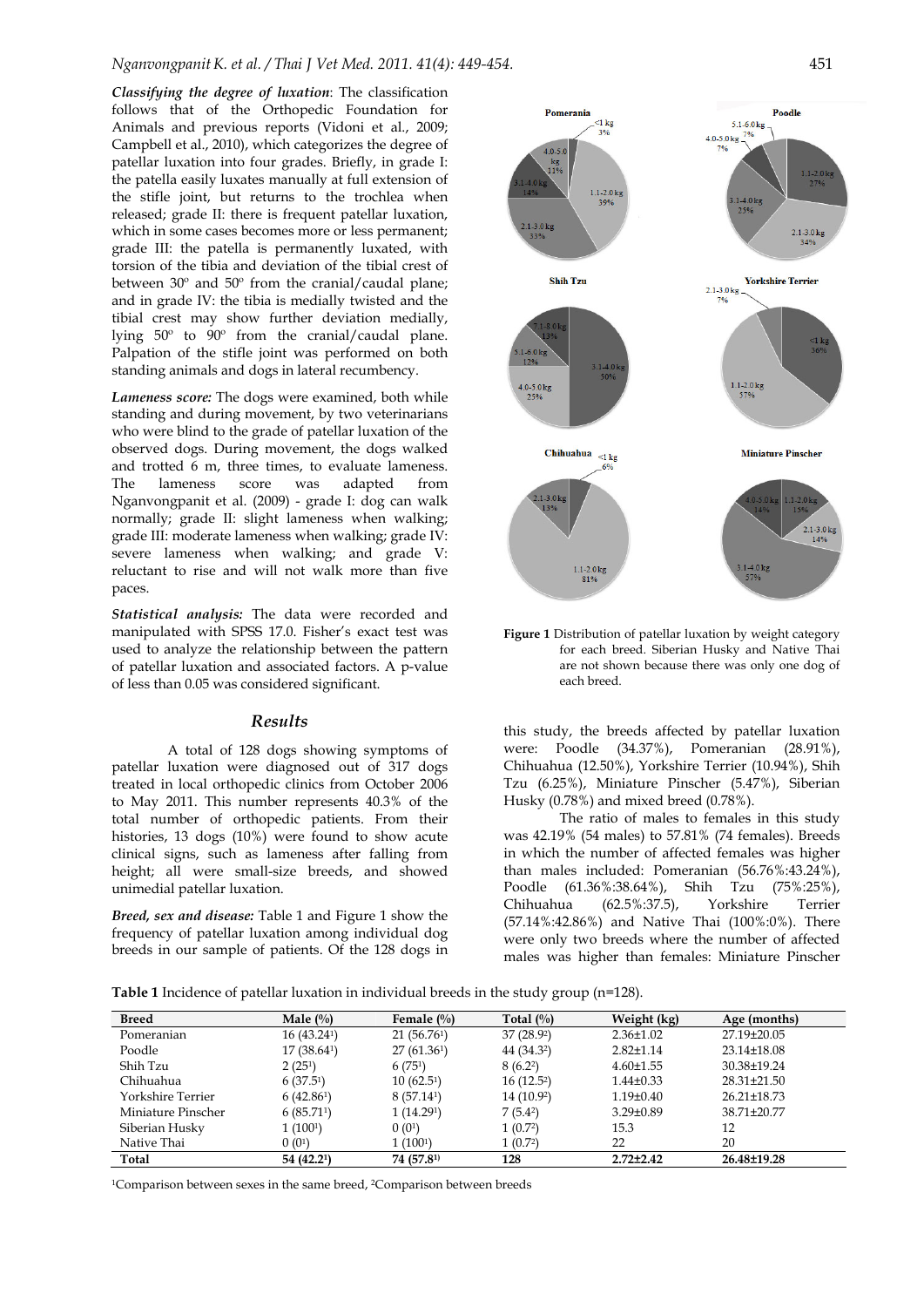| Luxation grade | Number of animals $(\% )$ | Number of joints affected $(\% )$ | Lameness score |         |                              |
|----------------|---------------------------|-----------------------------------|----------------|---------|------------------------------|
|                |                           |                                   | Maximum        | Minimum | <b>Mean±SD</b>               |
|                | 13 (10)                   | 18(10)                            |                |         | $1.08 \pm 0.28$ <sup>*</sup> |
|                | 24 (19)                   | 42(24)                            |                |         | $1.67 \pm 0.64^*$            |
| Ш              | 52(41)                    | 69 (39)                           |                |         | $2.46 \pm 0.54$ <sup>*</sup> |
|                | 39(30)                    | 46(26)                            |                |         | $3.08 \pm 0.62$ <sup>*</sup> |
|                |                           |                                   |                |         |                              |

**Table 2** Lameness scores for different luxation grades.

\* Significant difference (*p*<0.01) between grades.

(85.71%:14.29%) and Siberian Husky (100%:0%). Comparison between sexes using a chi-square test showed no significant difference (*p*=0.476).

 The age of patients varied from 7-96 months, with the mean value being 26.48±19.28 months. The number of affected animals in different age groups (Fig 2) was as follows: <12 months (13%, n=17), 13-24 months (53%, n=68), 25-36 months (12%, n=15), 37-48 months (6%, n=7), 49-60 months (6%, n=8), 61-72 months (6%, n=8), 73-84 months (2%, n=3) and >85 months (2%, n=2). However, a chi-square test did not find a significant difference (*p*=0.922) between ages.

 The weight range of most of the affected dogs, in terms of individual breeds, was as follows: Pomeranian, 1.1-2.0 kg (39%, n=14); Poodle, 2.1-3.0 kg (34%, n=15); Shih Tzu, 3.1-4.0 kg (50%, n=4); Chihuahua, 1.1-2.0 kg (81%, n=13); Yorkshire Terrier, 1.1-2.0 kg (57%, n=8); and Miniature Pinscher, 3.1-4.0 kg (57%, n=4). Siberian Husky and Native Thai could not be categorized by weight because there was only one animal of each breed in the study group.

*Lameness score:* Lameness scores were significantly different (*p*<0.01) between luxation grades. The lameness score for the 13 dogs with grade I luxation averaged 1.08±0.28. Twenty-four dogs suffering from grade II had an average lameness score of 1.67±0.64. Most dogs (n=52) in this study had grade III luxation, and received a lameness score of 2.46±0.54; and 39 dogs were classified as grade IV, with a lameness score of 3.08±0.62 (Table 2). Moreover, the number of animals and grade of patellar luxation was confirmed statistically by a chi-square test, which found a significant difference (*p*=0.002).

*Location of patellar luxation:* Figures 3 and 4 show that uniluxation of the patella was found in 81 dogs (63%), and biluxation in 47 dogs (37%). When categorized into two groups including small and medium size, 89.5% (154/172) of affected stifle joints in 126 small-size dogs were diagnosed as medial patellar luxation, while 10.5% (18/172) were lateral patellar luxation; in medium-size dogs only lateral patellar luxation was found (Table 3). Luxation of the

patella was present in 87 joints (right stifle) and 88 joints (left stifle) of the dogs.

 Patellar luxation and cranial cruciate ligament rupture: Cranial cruciate ligament (CCL) rupture was only found in medial patellar luxation grade IV. The rupture was complete in 7/46 (15.2%) of grade IV luxation joints, and in 7/153 (4.6%) of total medial luxation joints. Incomplete rupture was found in 5/46 (10.9%) of grade IV luxation joints, and 4/153 (2.6%) of total medial luxation joints.



**Figure 2** Percentage of animals with patellar luxation, by age group



**Figure 3** Incidence of patellar luxation in affected limbs

**Table 3** Distribution of direction of patellar luxation in small- and medium-size dogs.

| Dog         | Weight            | Number of dogs | Number of joints affected | Direction of patellar luxation |            |
|-------------|-------------------|----------------|---------------------------|--------------------------------|------------|
|             |                   |                |                           | Median                         | Lateral    |
| Small size  | $2.47{\pm}1.28^*$ | $126(98.5\%)$  |                           | 153 (89% <sup>2</sup> )        | $19(11\%)$ |
| Medium size | 18.65±4.74*       | $2(1.5\%)$     |                           | $0(0\%)^2$                     | $3(100\%)$ |

<sup>1</sup>Comparison of number of dogs by size, <sup>2</sup>Comparison of direction of luxation in dogs of the same size, \* Significant difference (*p*<0.01) between dog sizes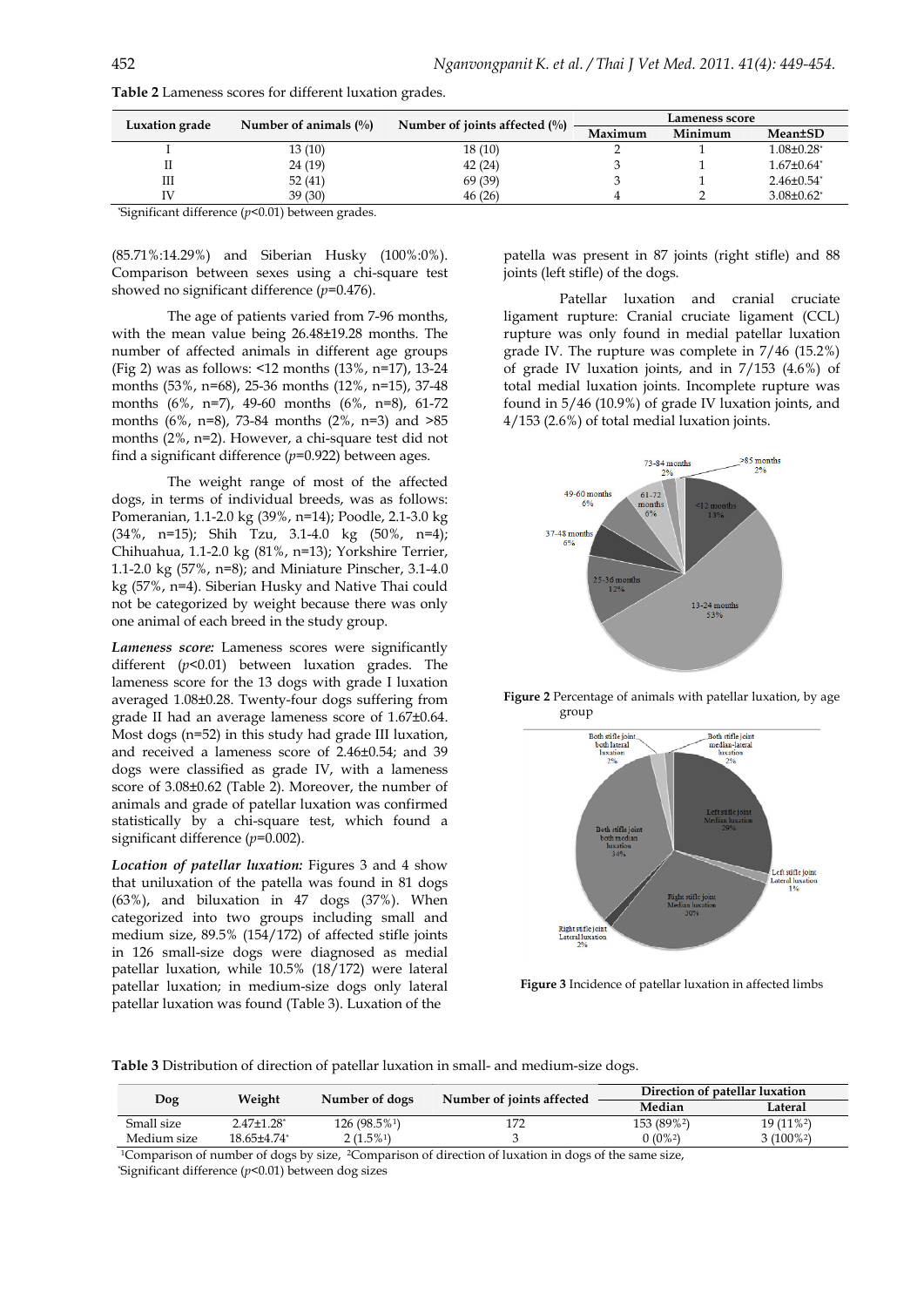

**Figure 4** Frequency of uniluxation and biluxation of patella (total number of joints is 175)

#### *Discussion*

 A radiographic examination was not performed in this study, as it is of no importance for the diagnosis of patellar luxation. Radiographs may yield false negative results due to reduction of a luxated patella during manipulation for proper positioning (Vasseur, 1993). For this reason, diagnosis of patellar luxation must be made by physical examination. In this study, physical examination of the dogs was performed on the basis of a standardized protocol including inspection and palpation of the standing and lying animal. For inspection of moving animals, lameness was one criterion. Lameness score was found to be related to luxation grade – the highest mean lameness score, 3.08, was for dogs with grade IV luxation, while the lowest mean score of 1.08 occurred in dogs classified as grade I. Moreover, this study showed that 10% of patellar luxation had been caused by traumatic injury, while 90% was suspected to be congenital. Most cases of patellar luxation are considered congenital because they are apparently unrelated to trauma. However, we believe that some of these animals should have been included in the trauma group, because an owner may not have recognized lameness signs in the dog after an accidental injury. Hence, the owner provided information that the animal had not suddenly become lame. In fact, mild patellar instability may predispose an animal to traumatic patellar luxation; therefore, it is not certain that these are two completely separate entities.

 Similar to the present report, previous studies (Hayes et al., 1994; Vidoni et al., 2005) also found that patellar luxation of grades III and IV were the most frequently diagnosed. This result may be related to the lameness score; grades III and IV showed lameness scores of around 3, a score high enough where dog owners would recognize that some problem had occurred, and that they should bring their dog to the hospital.

 Malalignment of the quadriceps muscle, tendon and patellar ligament, as well as internal rotation of the proximal tibia, is thought to increase the stress on the CCL and cause a predisposition to rupture. A previous study found that CCL rupture

was complete in 17/39 (43.5%) of stifle joints, and incomplete in 22/39 (56.5); all stifle joints were medial patellar luxation grades ranging from II to IV/IV (Yeadon et al., 2011). Our study found CCL rupture occurring only in medial luxation grade IV; 26.1% of those stifle joints had CCL rupture (15.2% complete and 10.9% incomplete).

 The frequency of occurrence of patellar luxation in this study was 40.3%. A previous study diagnosed patellar luxation in 61.6% of examined dogs (Vidoni et al., 2005). As far as the direction of patellar luxation is concerned, lateral luxation in small dogs is uncommon. Another study found a lateral luxation rate of about 10-20%, and it was seen more often in large breeds (Bobins, 1990). The present study found lateral luxation in 10.5% of small-size dogs and in 100% of medium-size dogs. Thus, in small dogs 89.5% of patellar luxation was medial luxation. This is in agreement with previous studies, which reported medial patellar luxation occurring more frequently in toy and miniature-breed dogs (Ruble and Hird, 1993; Johnson et al., 1994; Ness et al., 1996; Vidoni et al., 2005). The percentage of medial patellar luxation in all study animals (128 dogs) was 89%, a result similar to a report by Bound et al. (2009) in which 92% (155/168) of the studied dogs had medial patellar luxation.

 Many studies have reported that females appear to be more at risk for patellar luxation than males (Ruble and Hird, 1993; Vasseur, 1993; Vidoni et al., 2005). In our study, in Pomeranian, Poodle, Shih Tzu, Chihuahua and Yorkshire Terrier (as well as the one Native Thai) there was a higher frequency in females than in males. But in the other two breeds, Miniature Pinscher and Siberian Husky, affected males outnumbered females. (However the result for Siberian Husky was based on only one animal, which cannot serve as a representative sample for statistical analysis.)

 Based on our study, breeds showing a predisposition for patellar luxation are Poodle, Pomeranian, Chihuahua, Yorkshire Terrier, Shih Tzu, Miniature Pinscher, Siberian Husky and Native Thai. Results from studies in other parts of the world show some similarities to these findings; for example, Vidoni et al. (Vidoni et al., 2005) reported a predisposition among certain breeds in Australia, including Jack Russell Terrier, Pug, Papillon, Pekingese, Shih Tzu, Tibet Terrier, West Highland White Terrier, Poodle, Yorkshire Terrier, Maltese Terrier and Chihuahua.

 In comparing uniluxation and biluxation of the patella, an earlier study found medial patellar luxation in 162 dogs (a total of 266 affected stifle joints); 58 dogs (36%) had unimedial patellar luxation and 104 (64%) had bimedial patellar luxation (Campbell et al., 2010). But our study had a contrasting result: unimedial patellar luxation was found in 77 dogs (60%) and bimedial luxation in 38 (30%). Including both lateral and medial luxation, uniluxation was found in 63% of the study animals, and biluxation in 37%.